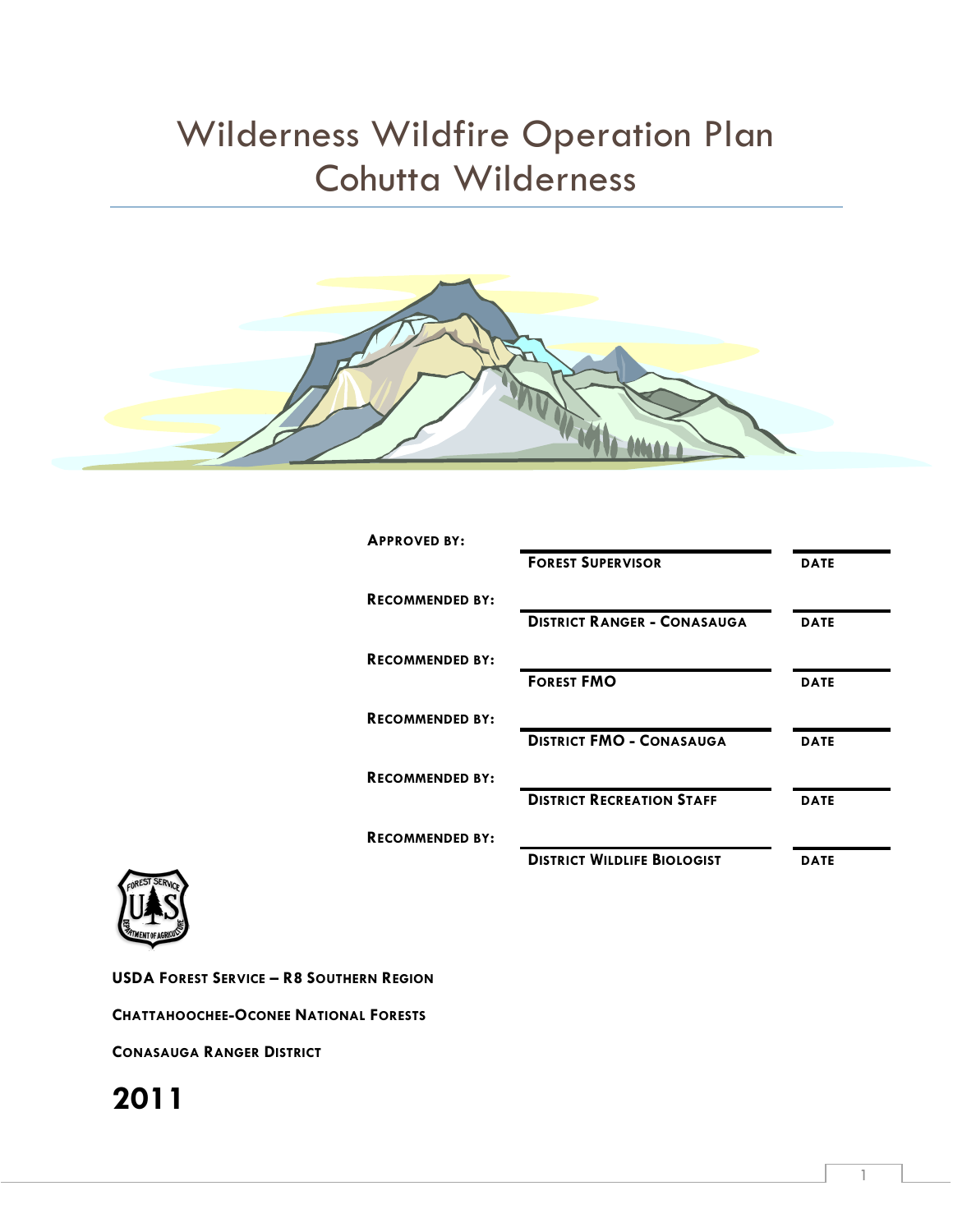#### **Table of Contents**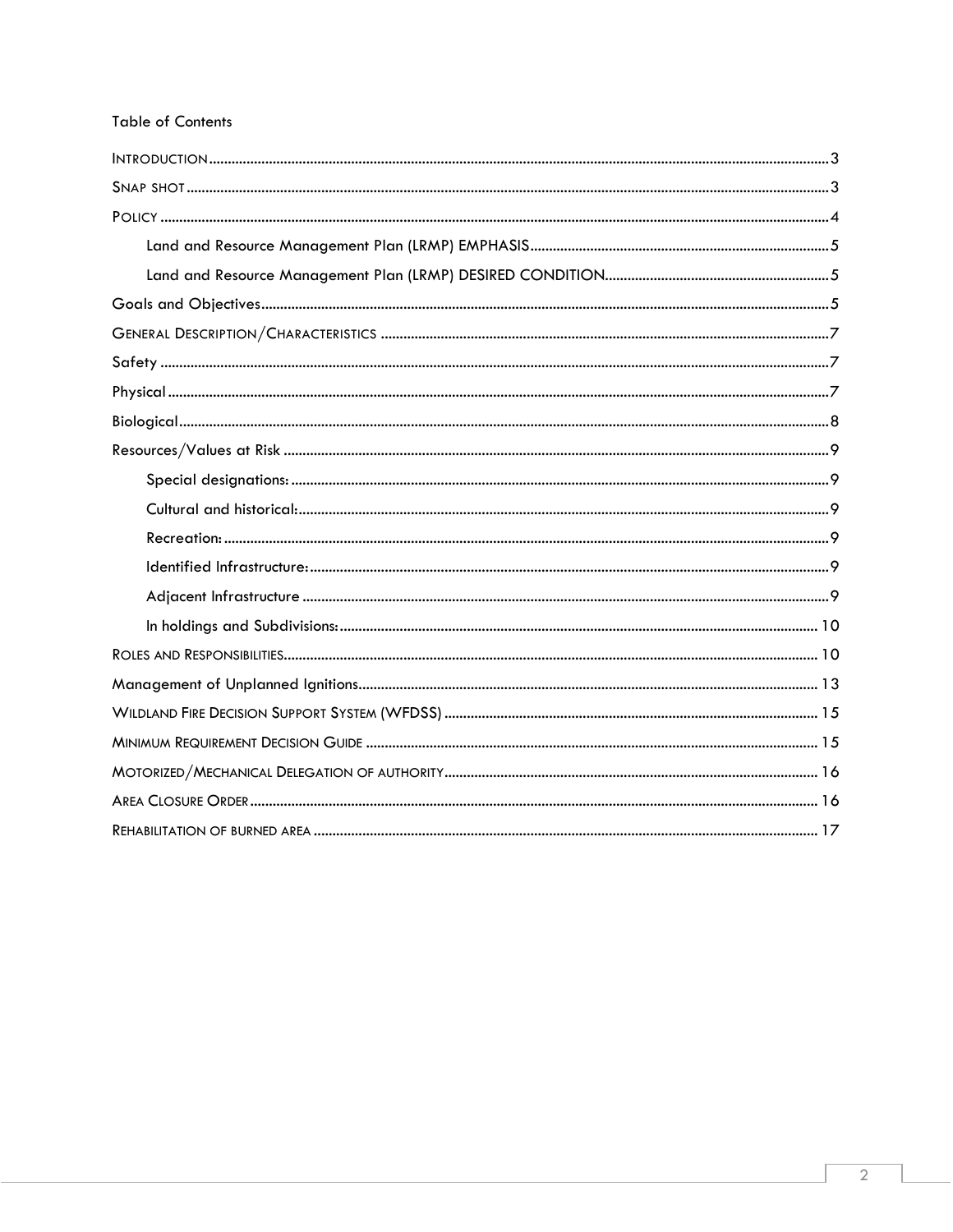#### <span id="page-2-0"></span>**INTRODUCTION**

**THE INTENT OF THIS PLAN IS TO PROVIDE A CENTRALIZED INFORMATION SOURCE FOR INCIDENT COMMANDERS AND DECIDING OFFICIALS REGARDING THE POLICY AND GUIDELINES FOR MANAGEMENT OF FIRE IN CONGRESSIONALLY DESIGNATED WILDERNESS.** Currently, this plan reflects guidance specific to those portions of the **Cohutta Wilderness** within the Chattahoochee National Forest (35,233 acres) and wilderness study areas (363 acres) directly adjacent to the Cohutta Wilderness. In the near future, the goal will be to approach this plan through collaboration with the Cherokee National Forest to incorporate both the Big Frog Wilderness and the Cohutta Wilderness in their entirety.

### <span id="page-2-1"></span>SNAP SHOT

#### **FMU NUMBER 5**

RADIO FREQUENCY: See Operations Plan Communications Guide GENERAL RISK CATEGORY: Low/Medium FIRE BEHAVIOR INDICATOR: BI, KBDI NFDRS WEATHER STATION: Cohutta (COHG1) ACRES/AGENCY (WILDERNESS): 35,233/Chattahoochee National Forest ACRES/AGENCY (WILDERNESS STUDY): 363/Chattahoochee National Forest PREDOMINANT VEGETATION TYPES: *Southern Yellow Pine and Pine/Oak, White Pine and Hemlock, and Upland hardwood.* UNIT: Conasauga Ranger District **DUTY OFFICER: Conasauga DFMO or designee** IA DISPATCH OFFICE: Georgia Interagency Coordination Center (GA-GIC) or Conasauga Ranger District dispatcher, if contact with GA-GIC is not possible. IA ASSETS ASSIGNED TO THIS FMU: Local Type III IMT available. Regional Type III helicopter stationed at Glassy Mountain Helibase, but will require approval prior to use in wilderness. COMMUNITIES ADJACENT OR WITHIN FMU: No private inholdings within the Cohutta Wilderness. Private land

abuts the Cohutta Wilderness to the east side. Closest community is the Jones Settlement. LRMP OPTIONS AVAILABLE FOR RESPONSE TO IGNITION: Suppression, Natural ignition use of fire

SPECIAL SAFETY CONSIDERATIONS: Complex terrain features and remoteness of the Wilderness can impact the effectiveness of radio and cell phone communications. Black Bears occur in most areas of the Wilderness. Also rattlesnakes, stinging insects, and poison ivy.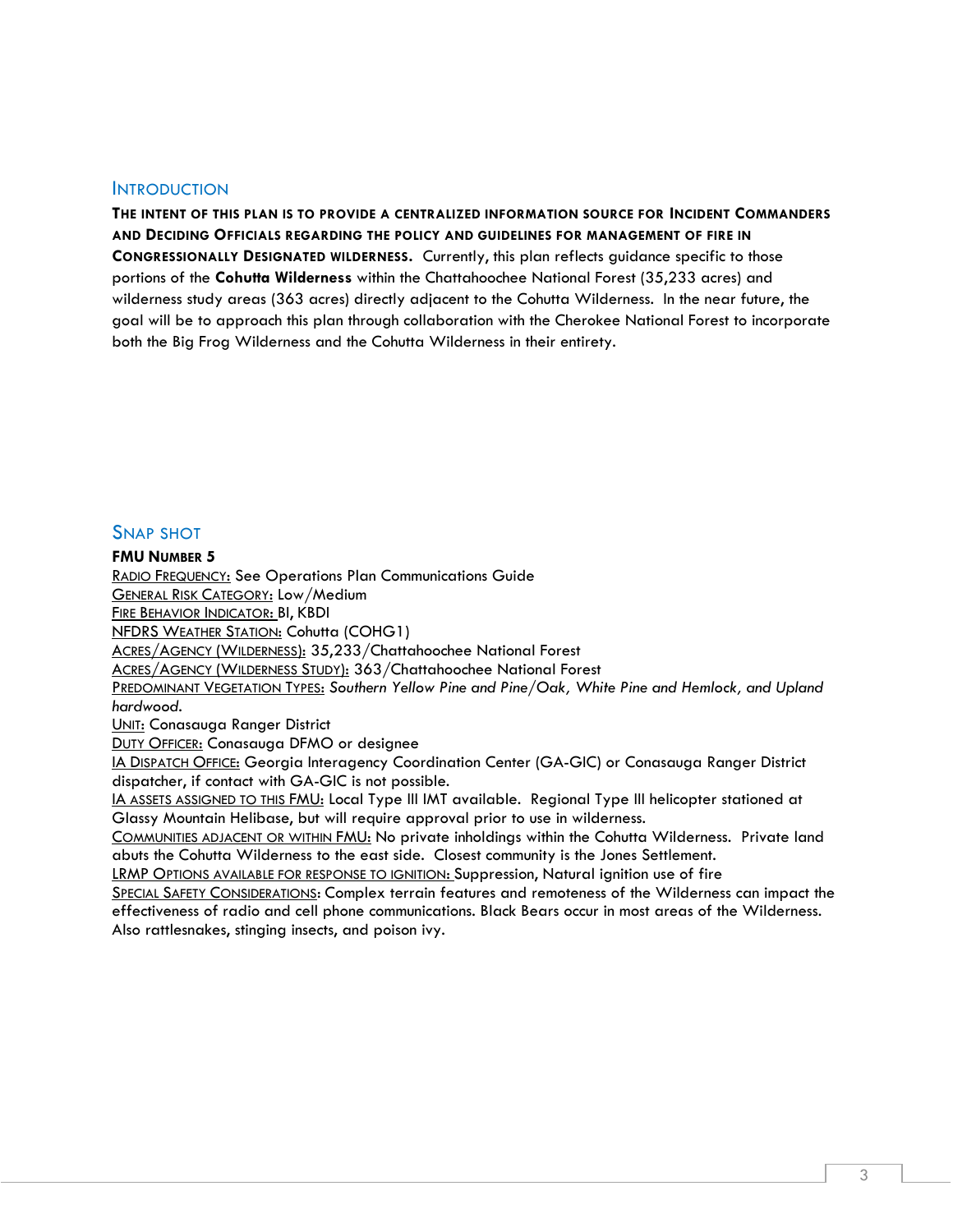### <span id="page-3-0"></span>**POLICY**

National and regional policy for wilderness management (FSM 2300) and fire management (FSM 2500, 5100) as well as the Chattahoochee-Oconee NFs Land and Resource Management Plan (2004) and Fire Management Plan (2010; updated annually) are the guiding documents for this plan. Wilderness designation and additional direction is included in the Wilderness Act of 1964, the Eastern Wilderness Act/Public Law 93-622 (1975), Public Law 94-268 (1976) and Public Law 99-555 (1986).

#### **The term 'Wildland Fire Use' is no longer being used, but the concepts stated below meet the current policy under 'Use of Wildland Fire'.**

Chattahoochee-Oconee SUPPLEMENT (R8-5100-2009-1)

• *5143-Wildland Fire Use*

*Authorize implementation of Prescribed Fire Burn Plans (RXBP) and Wildland Fire Decision Support System (WFDSS) for all complexity levels at Regional and National Preparedness Levels I, II, and III.*

*Human caused fires require a suppression response as outlined in the Fire Management Plan. The appropriate management response can vary from aggressive initial attack to a more defensive posture based on the fuels, weather, topography, health and safety issues, fire behavior, cost plus loss, and other considerations between the Agency Administrator and the Incident Commander. No human caused wildland fires, including any escaped fire use, will be managed for resource benefits* (emphasis added).

*Manage natural ignitions for resource benefits are authorized in the Forests Land and Resource Management Plan (LRMP), Fire Management Plan (FMP). The District Fire Management Officer or acting will prepare a Wildland Fire Decision Support System (WFDSS) for wildland fire use; the plan will be approved by the agency administrator.*



Changes relevant to previous fire management policy as stated in "Guidance for Implementation of Federal Wildland Fire Management policy" (2009) are as follows:

- Initial action on human-caused wildfire will be to suppress the fire at the lowest cost with the fewest negative consequences with respect to firefighter and public safety
- A wildland fire may be concurrently managed for one or more objectives and objectives can change as the fire spreads across the landscape. Objectives are affected by changes in fuels, weather, topography; varying social understanding and tolerance; and involvement of other governmental jurisdictions having different missions and objectives
- Managers will use a decision support process to guide and document wildfire management decisions. The process will provide situational assessment, analyze hazards and risk, define implementation actions, and document decisions and rationale for those decisions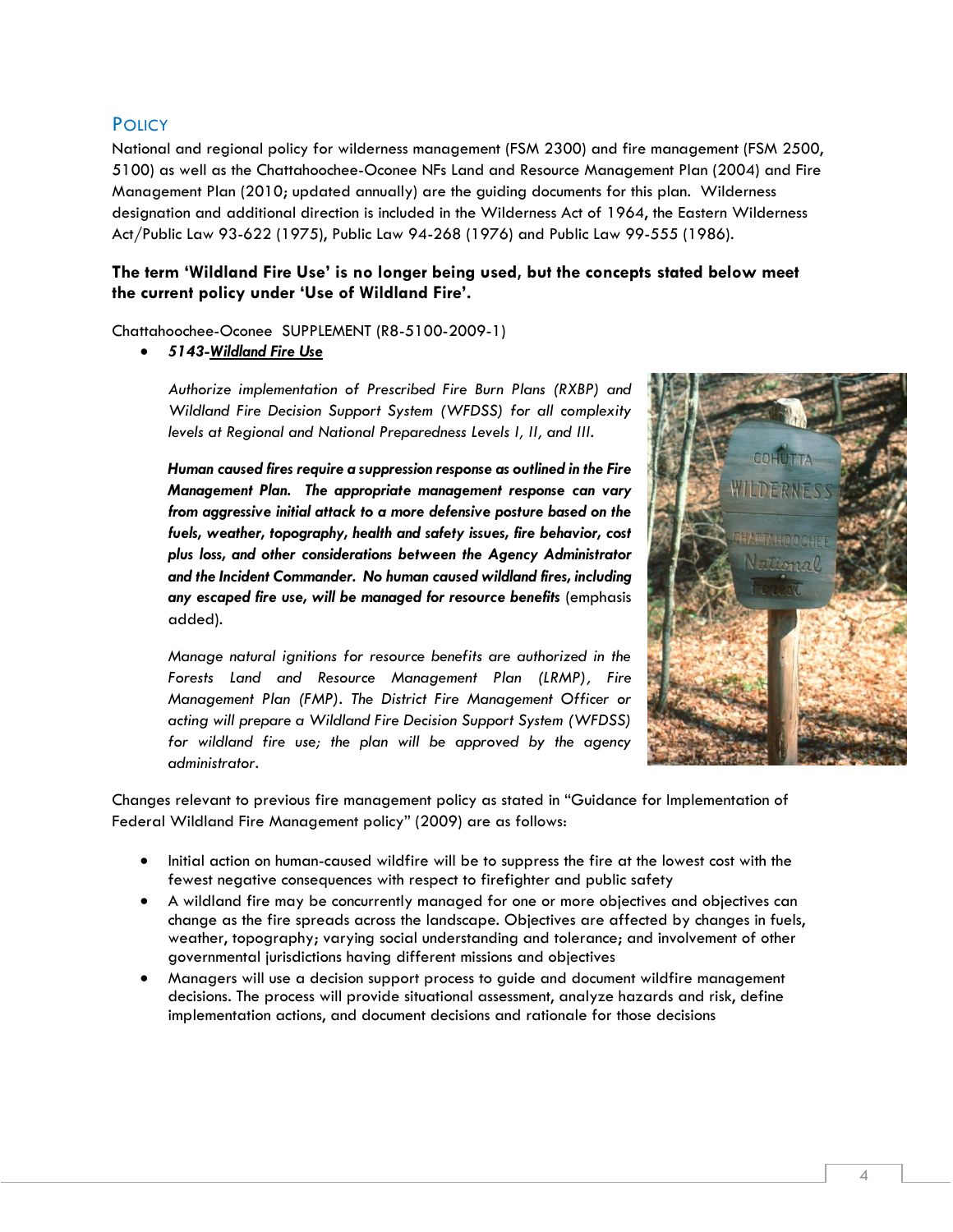### <span id="page-4-0"></span>**L**and and **R**esourc**e M**anagement **P**lan **(LRMP) EMPHASIS (page 3-8)**

Allow ecological and biological processes to progress naturally with little to no human influence or intervention. Minimum impacts made by those who seek the wilderness as a special place offering opportunities to experience solitude and risk in as primitive surroundings as possible may occur.

### <span id="page-4-1"></span>**L**and and **R**esourc**e M**anagement **P**lan **(LRMP) DESIRED CONDITION (abridged – pages 3-8 through 3-10)**

The natural evolving landscape character in wilderness expresses the natural evolution of biophysical features and processes with very limited human intervention. The forest cover is primarily older forests with a continuous canopy, except for occasional gaps created by natural occurrences such as storms, insect or disease outbreak, and fire. Natural ignition fires are permitted to play a natural role when weather, terrain, and external values at risk permit. Management of the area is focused on protecting and preserving the natural environment, natural processes, and heritage properties from human influences.

Natural processes such as ice storms or windstorms, insects, diseases, and lightening fires are the primary influences to vegetation. These processes would periodically remove the canopy and result in large and small areas of young and small trees. The range of canopy breaks includes the common occurrence of small gaps created by individual tree mortality, to frequent insect or disease-killed groups up to approximately one hundred acres, and infrequent large contiguous areas up to several hundred acres caused by storms or wildfire.

These areas have a Scenic Integrity Objective of Very High, which generally provides for ecological change only. Natural change is assumed to be visually acceptable and no active management is directed at moderating visual contrasts. Evidence of human intervention in the appearance of the landscape is minimal and would normally be overlooked by most visitors. Human-caused change may be specifically mitigated to be made less obvious.

<span id="page-4-2"></span>Travel and recreation within wilderness is strictly non-motorized. Although open roads may serve as boundaries to the area, its interior includes no open roads. Human access is by non-motorized means only.

### **Goals and Objectives**

Wilderness is different from other public lands, by law and agency policy. Fire management activities in wilderness must be conducted to meet wilderness management goals and objectives. Fire management activities in wilderness are accomplished through preparation and implementation of unit fire management plans, understanding of wilderness management techniques, use of the minimum requirements and MIST concepts to determine appropriate management response and actions, and minimizing the need for restoration of suppression impacts. **Cost, convenience, and efficiency are not the key determining factors for fire management actions in wilderness.** Firefighter and public safety and risk to adjacent lands are still key decision points for fire management in wilderness.

**Goal** – Protect life, property, and resources from unwanted fire

■ Keep firefighter and public safety the highest priority in all fire management operations. LRMP GOAL 57 (pg 2-53)

OBJECTIVE – reduce to an acceptable level, the risks and consequences of wildfire within wilderness or escaping from the wilderness (FSM 2324.21)

**Goal -**Allow fire to achieve its natural role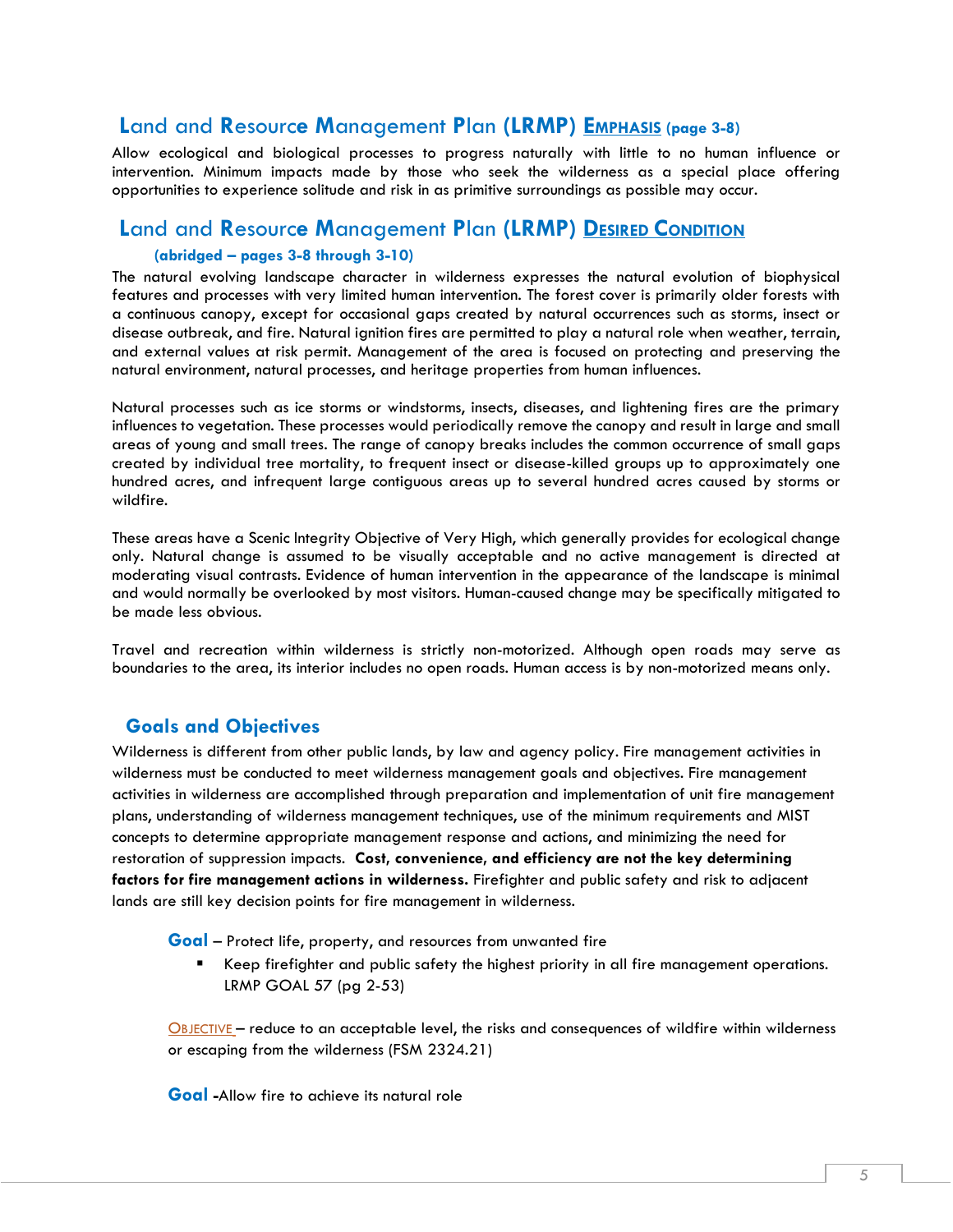- Expand the role of fire to recover and sustain short interval fire-adapted Ecosystems through the use of both prescribed and managed ignition fires, including allowing lightning-caused fire to function, as much as possible, as a natural process; especially in Wilderness or other custodial management areas. LRMP GOAL 61 (pg 2-53)
- Manage fire in wilderness to benefit the wilderness resource and in accordance with the approved Wilderness Management Plans. LRMP GOAL 63 (pg 2-53)

OBJECTIVE – Permit lightning caused fires to play, as nearly as possible, their natural ecological role within wilderness (FSM 2324.21)

OBJECTIVE – Naturally ignited fires will be managed to achieve LRMP goals unless conditions determine wildfire will not achieve resource objectives.

**Goal –** Avoid unacceptable effect of fire and fire suppression

Determine values at risk and conduct fire management operations to minimize damage to resources. LRMP Goal 60 (pg 2-53)

### **Standards –**

#### General Forest

- Obtain approval from the Forest Supervisor for the limited use of mechanized equipment in management prescription areas where its use is normally prohibited. FW-187 (2-54)
- In all fire operations, emphasize the use of naturally occurring barriers to fire spread to the maximum extent compatible with other goals, objectives and standards; particularly riparian area standards. FW-194 (LRMP pg 2-54)
- Locate and construct firelines to minimize mineral soil exposure in both suppression and prescribed fire operations consistent with fire danger, values at risk, operational efficiency, and applicable objectives. Compliance may include adjustments to fireline location even when the readjustment may impose into an area prescribed for less fire use. FW-195 (LRMP pg 2-54)
- Firelines which expose mineral soil are not located in riparian corridors along lakes, perennial or intermittent springs and streams, wetlands, or water-source seeps, unless tying into them as natural barriers to fire spread at designated points with minimal soil disturbance. (see riparian standards for distances.) FW-196 (LRMP pg 2-54)
- Rehabilitation of wildfire control lines will be included as an objective of fire operations plans, will occur promptly after the burn, and will meet all other applicable standards of the Plan. FW-197 (LRMP pg 2-55)

#### **Wilderness**

- Use suppression methods with the least detriment to wilderness, unless the fire is threatening public safety within the wilderness or resources and property outside the wilderness. 1.A-012 (LRMP pg 3-11)
- Natural ignition fires may be managed in wilderness areas to allow fires to play, as nearly as possible, their natural ecological role, as long as the applicable documentation has been prepared and approved. 1.A-014 (LRMP pg 3-11)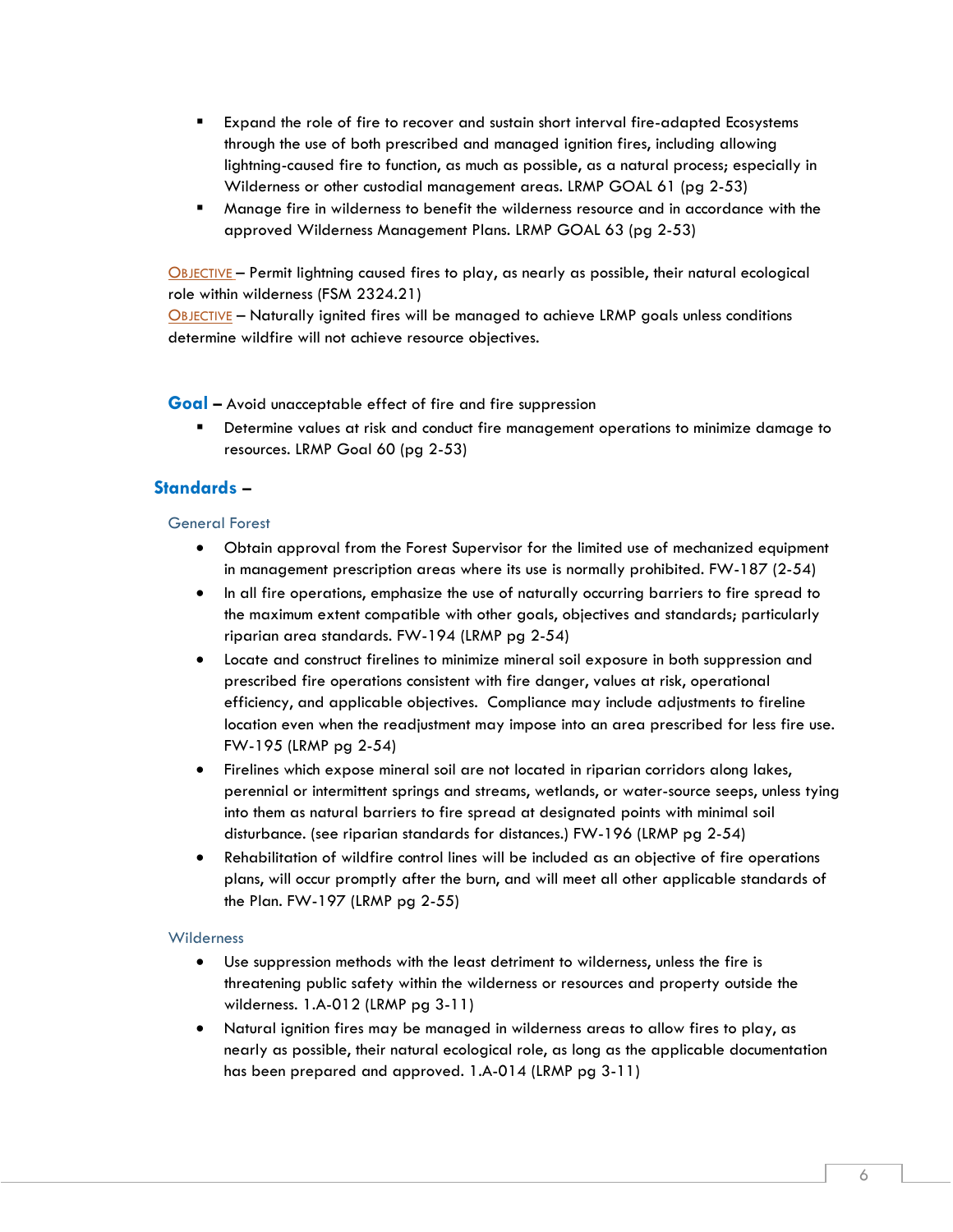- Emphasize Minimum Impact Suppression Techniques (MIST) when suppressing wildfires in wilderness. 1.A-015 (LRMP pg 3-11)
- Use of motorized equipment in Wilderness will comply with FSM 2326. Regional Forester approval is required for the use of tractors in fire suppression. The Forest Supervisor may approve the use of limited mechanized equipment in Wilderness in instances of 'inescapable urgency and temporary need for speed beyond that available by primitive means.' 1.A-016 (LRMP pg 3-11)

#### Wilderness Study

- Use the minimum amount of ground, vegetation, or stream disturbance that is effective to achieve fire management objectives. 1.B-015 (LRMP pg 3-17)
- Use suppression methods with the least detriment to wilderness, unless the fire is threatening public safety within the wilderness or resources and property outside the wilderness. 1.B-016 (LRMP pg 3-17)
- Natural ignition fires may be managed in recommended wilderness areas to allow fires to play, as nearly as possible, their natural ecological role, as long as the applicable documentation has been prepared and approved. 1.B-018 (LRMP pg 3-17)

### <span id="page-6-1"></span><span id="page-6-0"></span>GENERAL DESCRIPTION/CHARACTERISTICS

### **Safety**

- Steep, rocky terrain
- Trails may become slippery with any amount of precipitation due to clay surfaces
- Complex terrain features and remoteness of the Wilderness can impact the effectiveness of radio and cell phone communications.
- Black Bears occur in most areas of the Wilderness. Also rattlesnakes, stinging insects, and poison ivy.
- Potential for high amount of visitor traffic due to high seasonal recreational usage.
- Numerous dispersed recreation sites
- Notify special use and permitted users of fire management activities
- Ensure public notification
- Fire management operations in the Wilderness rely heavily on aviation resources.
- Aviation Hazards power lines or communication sites (outside of Wilderness boundary)
- The remoteness of the Wilderness means longer response times during emergencies. Extraction of injured personnel will be complex and depend heavily on local Search and Rescue efforts. Packstock, ATVs or UTVs may be authorized.

### <span id="page-6-2"></span>**Physical**

• Most of the Cohutta Wilderness lies in Georgia (Fannin-majority, Gilmer and Murray Counties) and within the Cohutta Wildlife Management Area. The Wilderness is administered by the Conasauga Ranger District of the Chattahoochee National Forest. Access to the wilderness can be gained via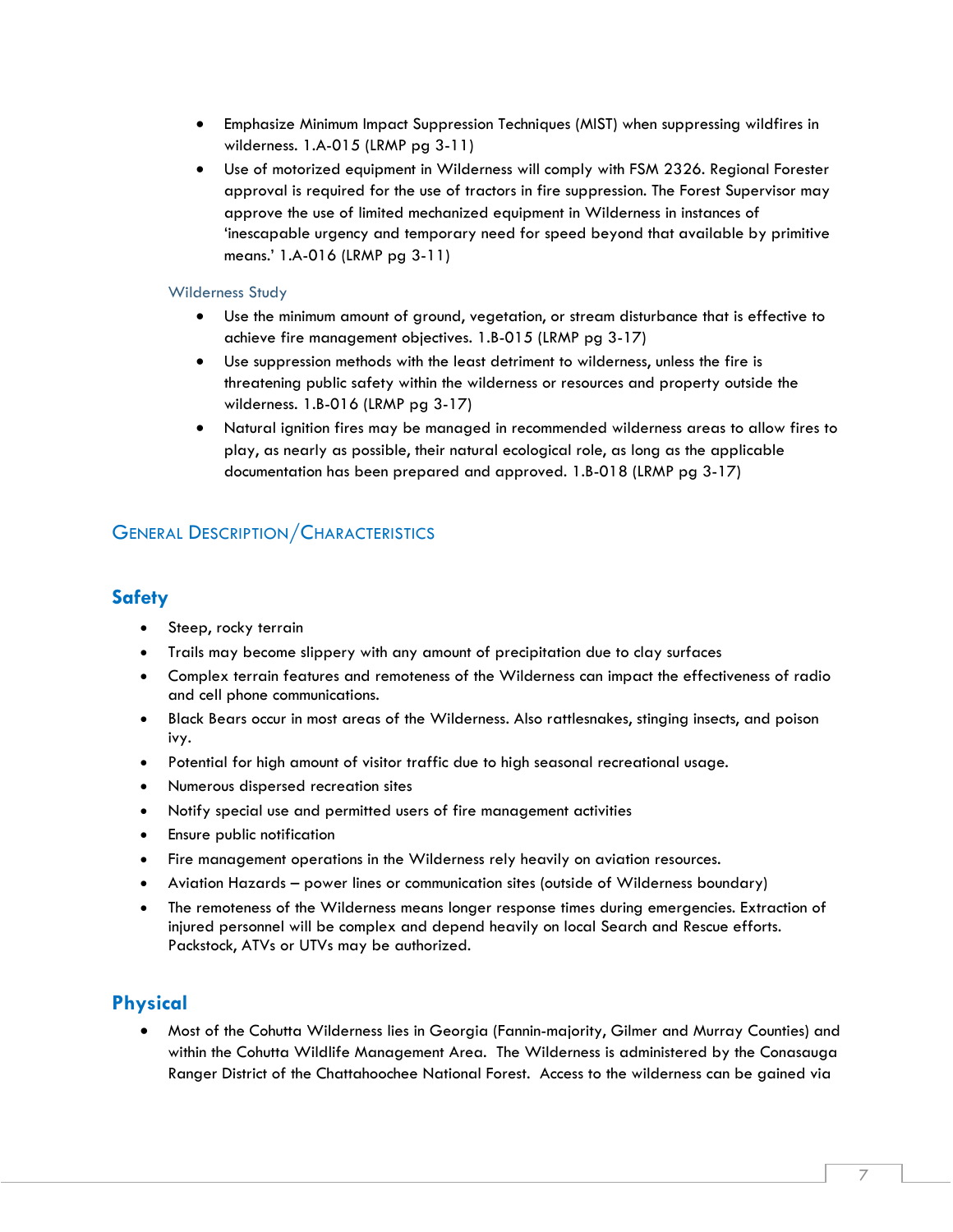trailheads and existing trails (*see Identified Infrastructure, pg. 9 and Infrastrucure map*). Approximately 1/2 of the wilderness is bounded by roads (roughly 22 miles).

- Cohutta Wilderness shares a border with the Big Frog Wilderness, which is administered by the Cherokee National Forest in Tennessee. The Tennessee Valley Divide separates the watershed of the Cohutta Wilderness from the Big Frog.
- The Wilderness is located in the Cohutta Mountains, which are part of the Blue Ridge Mountain chain. The area is characterized by steep, rugged terrain. Elevations range from 950 feet to 4150 feet.
- The Cohutta Wilderness lies almost entirely within the Upper Conasauga River watershed, with only 55 acres in the Middle Conasauga River watershed.
- The Cohutta Wilderness area is currently the only area on the Chattahoochee-Oconee classified as a Class I Airshed.
- Extensive railroad systems were created during the logging era in the Jacks and Conasauga River drainages, which became the basis for many of the Wilderness hiking trails.
- The Cohutta became Georgia's first congressionally designated wilderness in 1975, with additional acres added in 1986.

### <span id="page-7-0"></span>**Biological**

Vegetation types found in the Wilderness:

| <b>Community Type</b>   | Acres     | % of Cohutta Wilderness Area |
|-------------------------|-----------|------------------------------|
|                         | (approx.) |                              |
| White Pine, Hemlock and | 3,600     | 10%                          |
| Cove Hardwood           |           |                              |
| Oak/Hickory             | 14,500    | 41%                          |
| Yellow Pine/Mixed Oak   | 7,000     | 20%                          |
| Southern Yellow Pine    | 4,900     | 14%                          |
| Upland                  | 5,600     | 15%                          |
| Hardwoods/White Pine    |           |                              |

- Age class of vegetation: The majority of the stands in the Cohutta Wilderness are over 60 years old, with a year of origin prior to 1950. Approximately 1,010 acres are between 40 and 60 years. The remaining acreage (162 acres) is between 39 and 17 years of age.
- 75% of the Cohutta Wilderness could be considered a 'short-interval, fire adapted ecosystem', with a fire return interval of less than 35 years.
- Threatened and Endangered species known to occur throughout the Wilderness include: None at this time.
- Jacks River and Conasauga River (and major tributaries) are the headwaters for T&E habitat downstream as well as highly valued sport fishing waters. Erosion and sedimentation are concerns.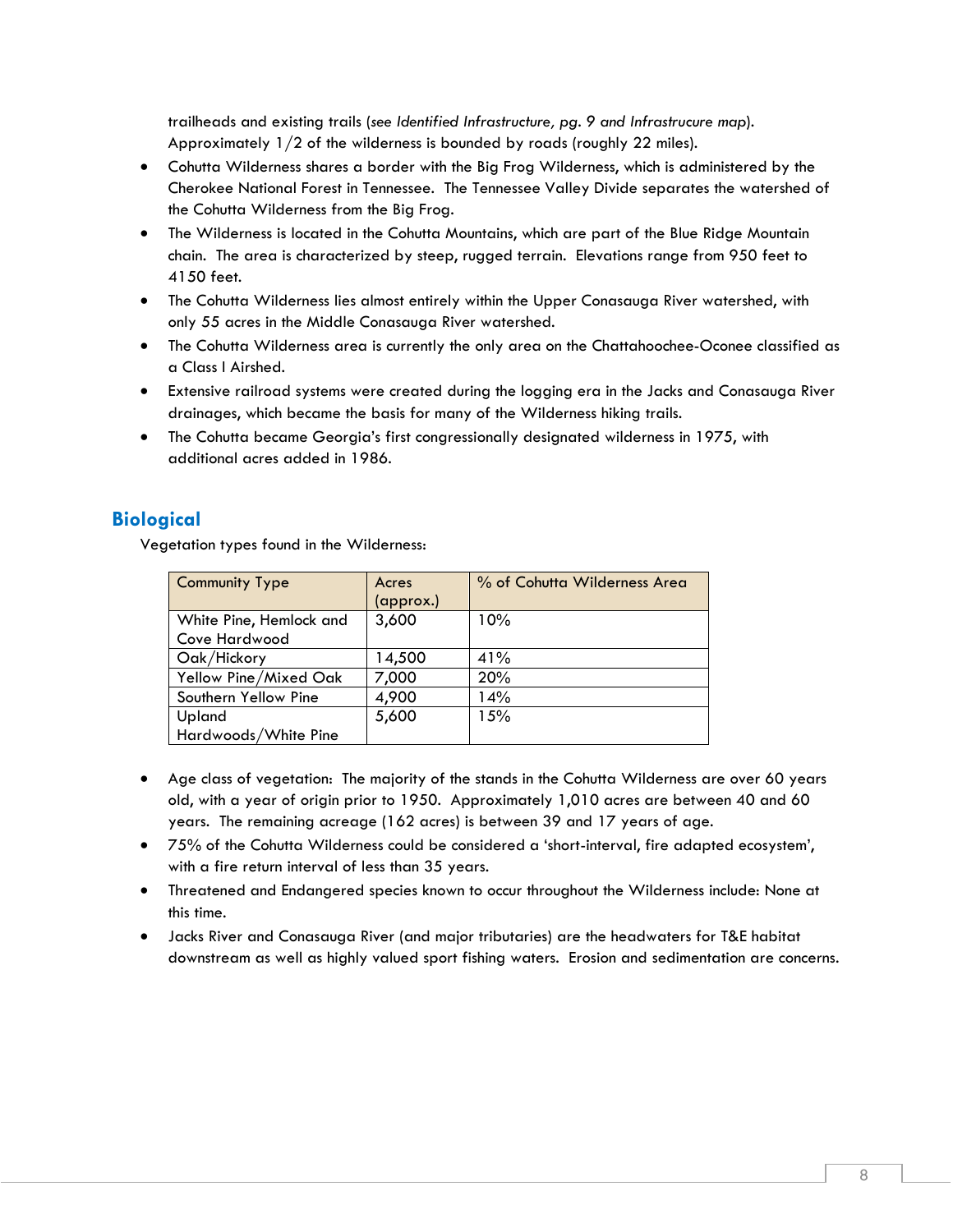## <span id="page-8-1"></span><span id="page-8-0"></span>**Resources/Values at Risk**

#### **Special designations:**

• Wilderness and Wilderness Study (Management Prescription Areas 1.A and 1.B, respectively)

#### <span id="page-8-2"></span>**Cultural and historical:**

• Isolated occurrences of cultural and historic resources occur although none require protection from fire. Hickory Flats Cemetery occurs within the boundary of the Cohutta Wilderness. Consult Forest Archeologist prior to soil disturbing activities.

#### <span id="page-8-3"></span>**Recreation:**

- Infrastructure present is primarily limited to trail improvements within the Wilderness. Improvements directly adjacent include trail signs, bulletin boards, and gates in trailhead parking lots.
- Currently, no permitted outfitters and guides operate within the Cohutta; however many groups utilize the wilderness.
- Estimated 35,000 visitors annually.
- Dispersed camping, equestrian/foot trails, sightseeing/wildlife viewing day use, and hunting and fishing use throughout the FMU.

#### <span id="page-8-4"></span>**Identified Infrastructure:**

<span id="page-8-5"></span>

| панз:                          |                                             |                        |                       |
|--------------------------------|---------------------------------------------|------------------------|-----------------------|
|                                | <b>Beech Bottom</b>                         | <b>Hickory Creek</b>   | <b>Rice Camp</b>      |
|                                | Chestnut Lead                               | Jacks River            | <b>Tear Britches</b>  |
|                                | Conasauga River                             | <b>Panther Creek</b>   | Rough Ridge           |
|                                | <b>East Cowpen</b>                          | Penitentiary Branch    | Horseshoe Bend        |
|                                | Hemp Top                                    | Hickory Ridge          | <b>Benton Mackaye</b> |
| <b>Trailheads:</b>             |                                             |                        |                       |
|                                | Dally Gap                                   | Conasauga River        | <b>Tear Britches</b>  |
|                                | <b>Three Forks Mountain</b>                 | <b>Rice Camp</b>       | Horseshoe Bend        |
|                                | <b>Betty Gap</b>                            | Jack's River at        |                       |
|                                | Chestnut Lead                               | <b>Alaculsy Valley</b> |                       |
|                                | <b>Beech Bottom</b><br><b>Hickory Creek</b> |                        |                       |
| <b>Adjacent Infrastructure</b> |                                             |                        |                       |
|                                | Jack's River Fields<br>Campground           | Pinhoti Trailhead      | Mountaintown TH       |

#### **Trails:**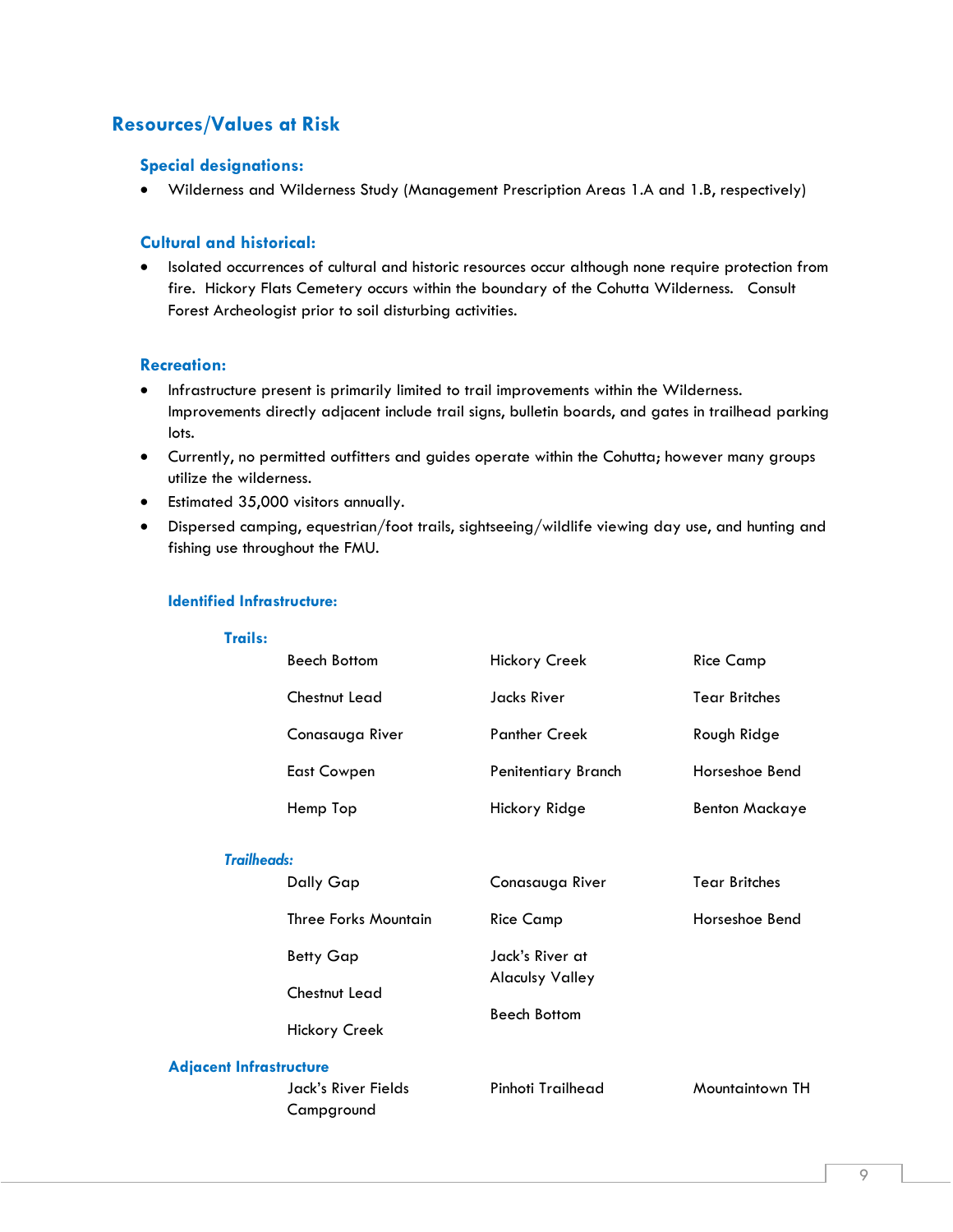| <b>Bear Creek TH</b> | <b>Grassy Mountain Fire</b> | <b>Sumac Creek TH</b>  |
|----------------------|-----------------------------|------------------------|
| <b>Bear Creek CG</b> | Tower                       | Cottonwood Patch       |
| Lake Conasauga CG    | Songbird TH                 | Campground             |
| and overflow         | Tibbs ORV TH                | <b>Grassy Mountain</b> |
|                      | Hickey Gap CG               | <b>Radio Tower</b>     |

#### *Overlooks:*

Mountaintown

Mill Creek

#### <span id="page-9-0"></span>**In holdings and Subdivisions:** *Within:*

None

#### *Adjacent:*

Some portions of the Wilderness border Wildland Urban Interface, specific areas of concern are the Jone's Settlement to the east, which is bordered by wilderness on 3 sides.

### <span id="page-9-1"></span>**ROLES AND RESPONSIBILITIES**

#### Agency Administrator or Designee

- Communicate the land management objectives of the fire area to the Incident Commander /Incident Management Team (IMT) and to define specific land and fire management protection objectives. Periodically review for compliance and to ensure resource objectives are met.
- Ensure agency personnel are provided with appropriate MIST/ Leave No Trace (LNT) training and informational/educational materials at all levels.
- Participate in incident debriefing and assist in evaluation of performance related to MIST/LNT.
- Evaluate need for area closure order and initiate process.
- Request authorization for motorized/mechanical equipment use through Forest Supervisor (or Regional Forester for Tractor/Dozer use), if appropriate.

#### FMO/Duty Officer

- Carry out instructions given by the responsible line officer both verbally and through the WFDSS. Establish and nurture a close dialogue with the resource advisor assigned to the fire team.
- Review actions on site and evaluate for compliance with land line officer direction and effectiveness at meeting fire management protection objectives.
- Initiate WFDSS process.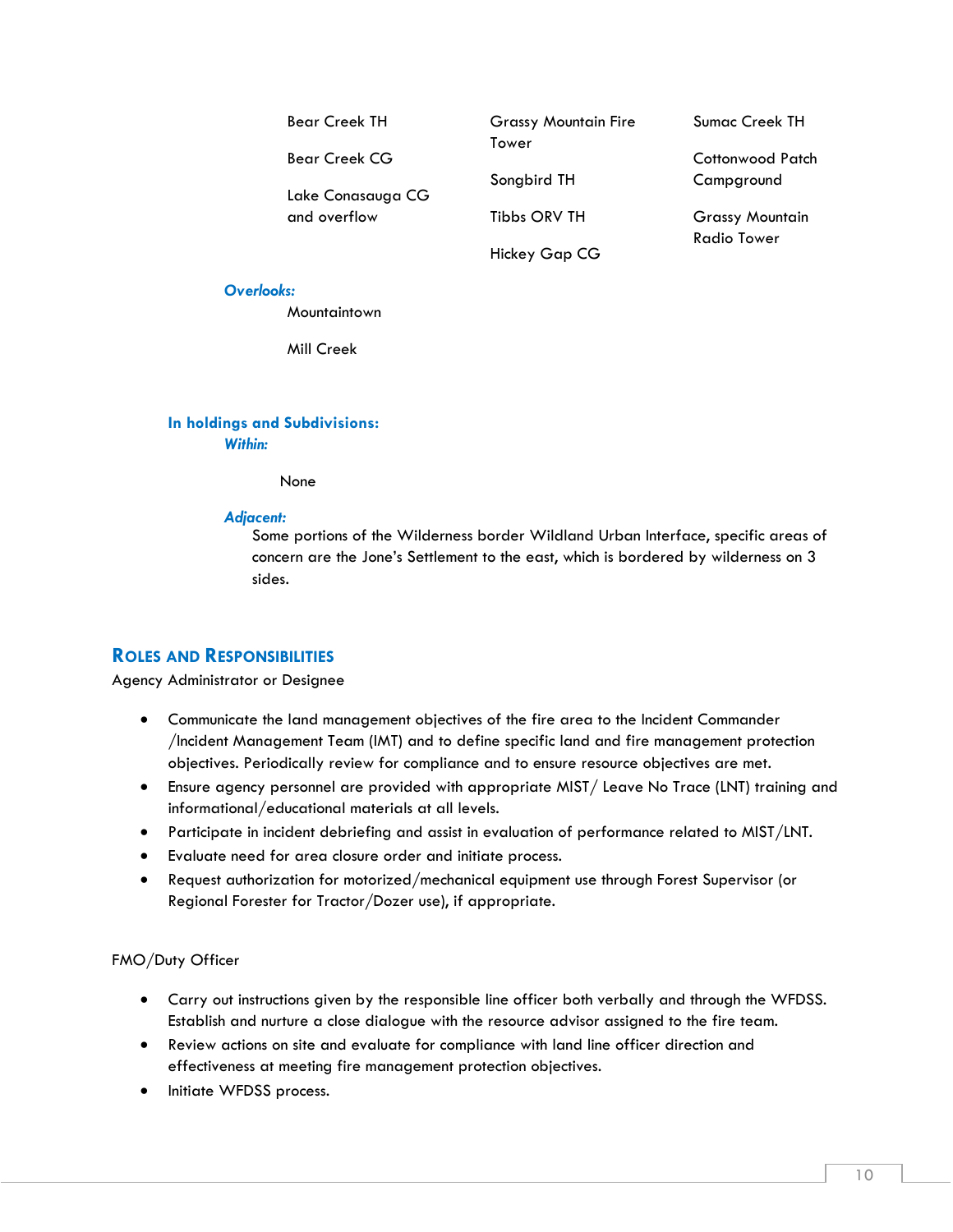#### Resource Advisor

- Ensure the interpretation and implementation of WFDSS and other oral or written line officer direction is adequately carried out. Provide specific direction and guidelines as needed.
- Participate at fire team planning sessions, review incident action plans and attend daily briefings to emphasize resource concerns and management's expectations.
- Monitor on the ground applications of MIST/LNT.
- Provide assistance in updating WFDSS when necessary.
- Participate in debriefing and assist in evaluation of performance related to MIST/LNT.
- Review Incident Action Plans (IAP) and provide specific direction and guidelines as needed.
- Lead MRDG process. Consult with IC and Line officer regarding need for mechanized/motorized equipment.

Incident Commander/Incident Command Team

- Communicate land and fire management objectives to assigned resources/general staff.
- Understand and carry out an appropriate suppression response, which will best meet the land management objectives of the area.
- Evaluate suppression tactics during planning and strategy sessions to see that they meet the Agency Administrator's objectives and MIST guidelines.
- If fire is likely to impact multiple jurisdictions, ensure that unified command is agreed upon and that all non-agency resources understand the management objectives and MIST/LNT guidelines.
- Insure all forces used on the fire understand the plan for suppressing the fire in conjunction with MIST. Monitor operations to ensure MIST is implemented during line construction as well as other resource disturbing activities.
- Ensure LNT practices are being adhered to in camp and during daily operations.
- Include agency Resource Advisor and/or local representative during planning, strategy, and debriefing sessions.
- Keep in communication with responsible fire management or line officer to insure understanding and support of tactics being used on the fire. Evaluate and provide feedback as to the tactical effectiveness during and after fire incident.

#### Planning Section

- Anticipate fire behavior and ensure all instructions can be implemented safely.
- Use Resource Advisor to help assess that management tactics are commensurate with land/resource and incident objectives.
- Ensure that instructions and specifications for MIST/LNT are communicated clearly in the IAP.

#### Logistics Section

• Ensure actions performed around Incident Command Post (ICP), staging areas, camps, helibases, and helispots result in minimum impact on the environment. Logistical needs to conform to LNT outdoor ethic will be more particular than normal fire operations.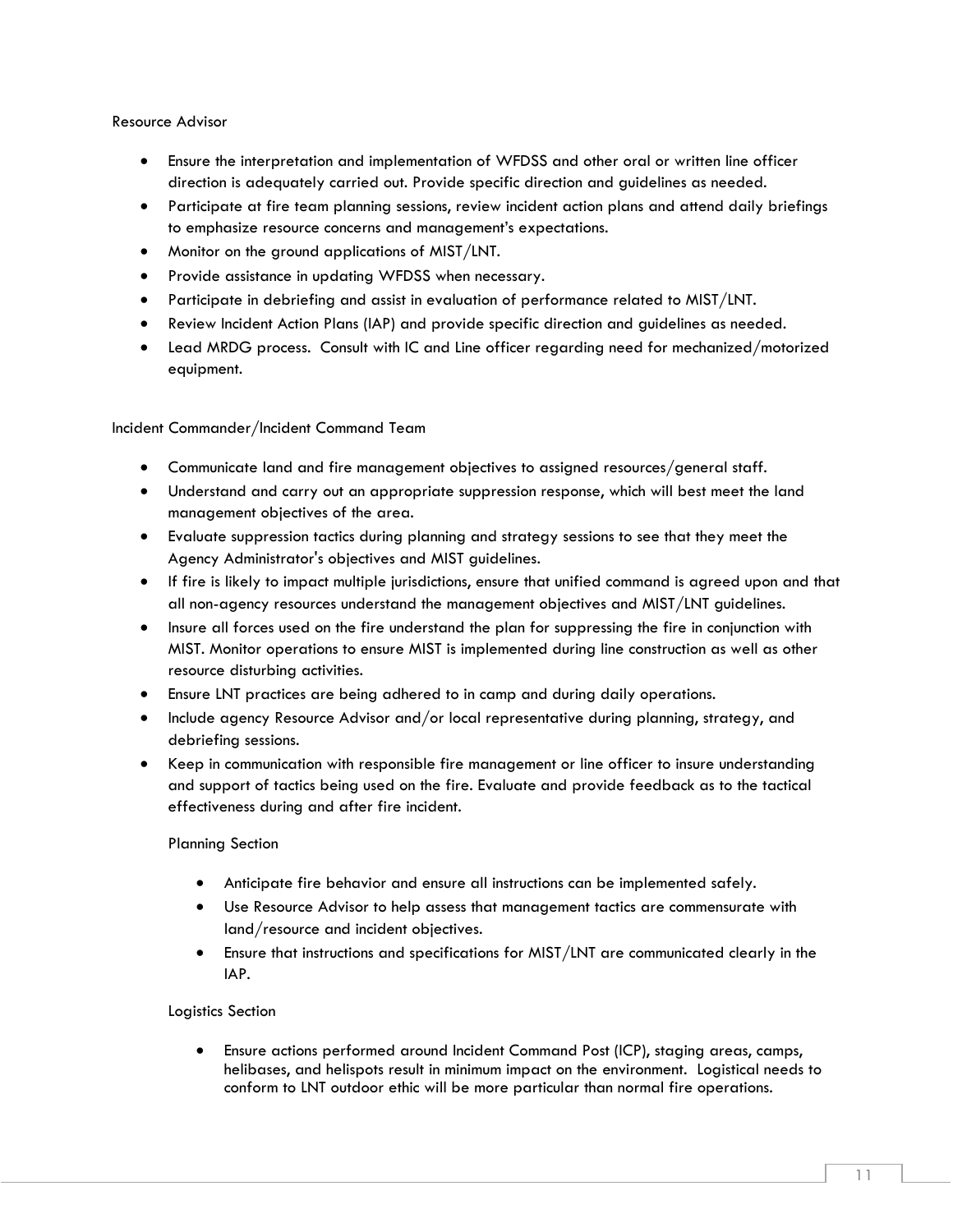Operations Section

- Evaluate MIST objectives to incorporate into daily operations and IAP.
- Monitor effectiveness of suppression tactics in minimizing impacts to resources and recommend necessary changes during planning/strategy sessions.
- Communicate MIST to Division Supervisors and Air Ops/Support during each operational period briefing. Explain expectations for instructions listed in Incident Action Plan.
- Participate in incident debriefing and assist in evaluation of performance related to MIST.

#### Single Resource Bosses

- Monitor effectiveness of suppression tactics in minimizing impacts to resources and recommend necessary changes to supervisor.
- Communicate MIST objectives to crew members and monitor work to ensure that crews are adhering to MIST guidelines and specific incident objectives.
- Provide feedback to supervisor on implementation of MIST/LNT.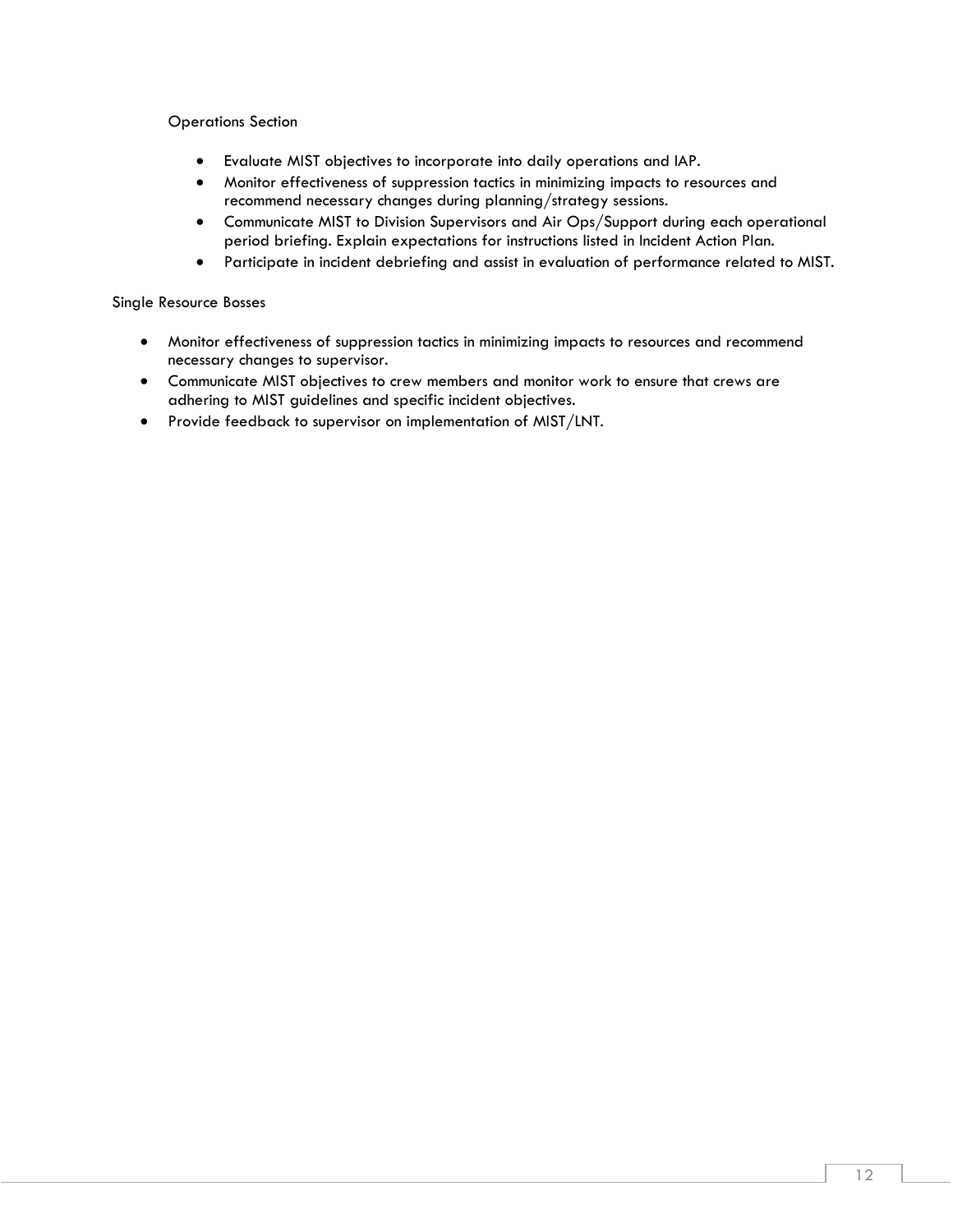## **Wildland Fire Operational Guidance – Cohutta Wilderness**

<span id="page-12-0"></span>**Management of Unplanned Ignitions** 

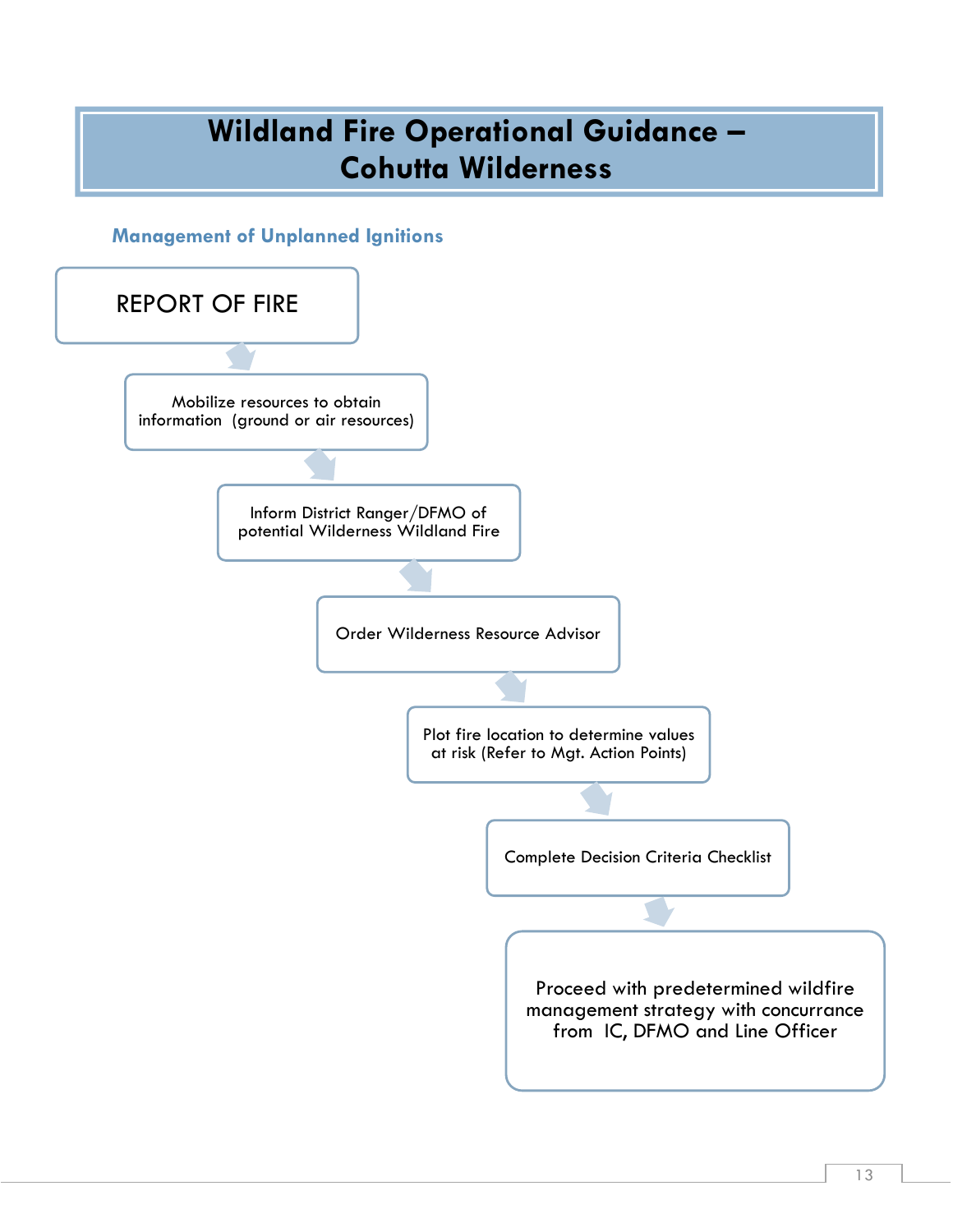#### **PREDETERMINED WILDFIRE MANAGEMENT STRATEGY**

Conduct all fire management activities within wilderness in a manner compatible with overall wilderness management objectives. Give preference to using methods and equipment that cause the least:

- Alteration to the wilderness landscape
- Disturbance of the land surface or degradation of habitat or water quality
- Disturbance to visitor solitude
- Need for subsequent restoration or mitigation

The District Ranger will be notified of all wildland fires occurring within the District. District Ranger and District Fire Management Officer or Acting will meet within 6 hours of the reported ignition (or as soon as logistically possible) within the wilderness to participate in the WFDSS. The Forest Supervisor and Forest Fire Management Officer will be notified upon verification of wilderness fire.

Detection of fire using aerial patrol may occur. All flights for reconnaissance, monitoring, etc. will be kept to the minimum number possible, at the highest level possible, with minimal disturbance to visitor wilderness experience. Aircraft may also be utilized to locate visitors in the event of necessary closure to the area for public safety.

Wilderness Resource Advisors (WRA) will be assigned as soon as possible after detection of every wildland fire in wilderness on the Chattahoochee-Oconee NFs to monitor and work with fire management personnel. Current qualified WRAs can be found in the Appendix.

Wildfires caused by **natural starts** outside of the wilderness may be allowed to enter into the wilderness.

Minimum Impact Suppression Techniques (MIST) will be used on all wilderness fires. Leave No Trace outdoor ethic guidelines will be followed by all personnel while in the wilderness.

Use suppression methods with the least detriment to wilderness, unless the fire is threatening public safety within the Wilderness or resources and property outside the wilderness. Select management tactics commensurate with the fire's potential or existing behavior while producing the least possible impact on the resource being protected. Evaluate the appropriateness of water use and burnout operations to 'guide' fire, rather than ground disturbing equipment or line construction.

Consider the use of leafblowers, pumps, and water use (sprinklers, bucket drops) over use of ground disturbing handtools or mechanized equipment such as chainsaws and dozers.

Confine or contain wildfire spread within natural barriers unless additional measures are necessary to protect life and or property values. Consider more aggressive suppression efforts on fires that are likely to negatively impact private ownership.

Travel to and from fires should be planned considering impacts on wilderness values (response to National or Regional direction may dictate alternate travel methods in cases of extreme emergency). Utilize trailheads and existing trails for entry and travel routes, whenever possible.

District will make provisions for fighting fires in wilderness when motorized or mechanical equipment cannot be used. This will include having alternate suppression equipment available, special training for fire suppression crews, and use of confine or contain tactics.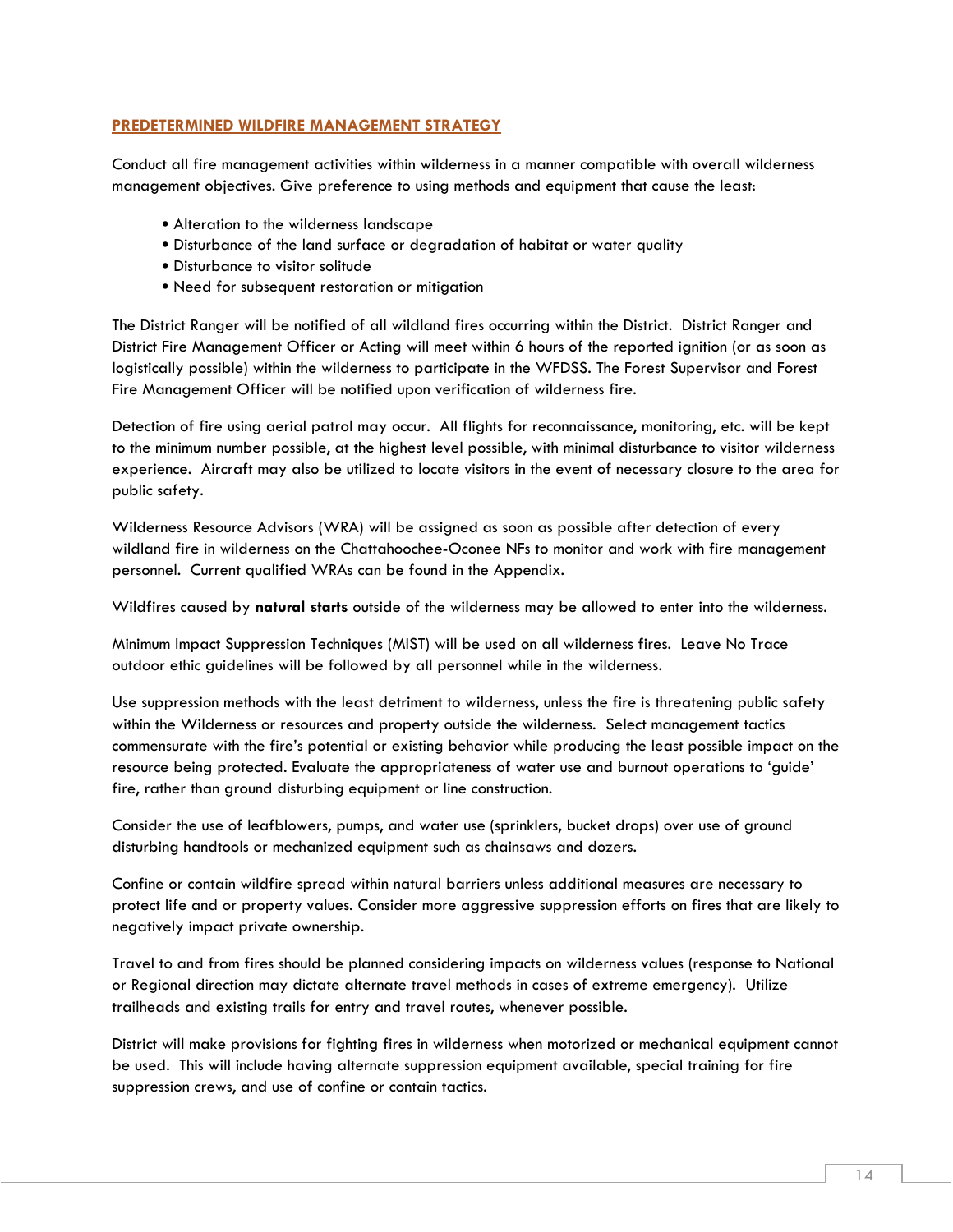All Terrain Vehicles (ATVs) are not permitted on wildland fires, including patrol. ATVs are banned from travel on hand-constructed fire lines and hiking trails for hauling and towing cargo, for carrying passengers; and for travel on terrain over manufacturer's recommendation for slope. Utility Terrain Vehicles (UTVs) are permitted on prescribed and wildland fire and may be used for hauling cargo, passengers and other supplies, including fuel, drip torches, and for patrol. Prohibit travel on terrain over manufacturer's recommendation for slope. (Chattahoochee-Oconee SUPPLEMENT R8-5100-2009-1)

No helispots will be constructed in the Wilderness without proper authorities. No dip sites will be used within the Wilderness boundary without proper authorities. The closest helispot to the Cohutta Wilderness is located at the Dalton Airport (DNN).

Preference will be given to water drops over retardant. Avoid aerial application of retardant or foam within 300 feet of waterways. Exceptions may be made when life or property is threatened and the use of retardant or foam can be reasonably expected to alleviate the threat. The unit administrator should approve this deviation. Once foam or retardant is applied, the District Biologist, Forest Botanist, Forest Fisheries Biologist and Fish and Wildlife Service will be contacted for mitigation.

Signing and contacts will be restricted to portals except where essential for wilderness preservation, visitor safety, and resource protection.

Existing area Closure Orders limiting group size and use of pack stock have exemptions for public health and safety that allow firefighters/law enforcement to exceed.

#### <span id="page-14-0"></span>**WILDLAND FIRE DECISION SUPPORT SYSTEM (WFDSS)**

The direction for the USFS is to enter all fires into WFDSS as of September 2009. Information entry requirements will vary based on the complexity and duration of the fire. Temporary paper forms for entering a WFDSS incident are included in the Appendix, as well as FAQ sheet and simple 'thought-flow' outline. A Line Officer WFDSS presentation is provided in the Digital Appendix, as well as other useful WFDSS information. There is currently no manual for WFDSS; however, the on-line help guide is a good resource.

In the Wildland Fire Decision Support System (WFDSS), objectives are broken down in the following format: Management Requirements, Strategic Objectives, Incident Requirements and Incident Objectives. Management requirements and Strategic Objectives are derived from land and resource management plan and fire management plan standards and guidelines information. Management requirements and Strategic objectives are designed to automatically 'fill-in' based on information provided through the LMRP and FMP. However, this may not happen. Incident requirements and Incident objectives will be specific to an incident and will need to be entered. Instructions are included in the digital Appendix regarding how to add objectives as well as sample objectives.

#### <span id="page-14-1"></span>**MINIMUM REQUIREMENT DECISION GUIDE**

Managing fire in wilderness is guided by the minimum tool principle. Any time a mechanized advantage is being considered, the MRDG process should be initiated. A template is included in the Appendix. This effort should be led by a Wilderness Resource Advisor. This document should be included when requesting emergency authorization for motorized/mechanical equipment.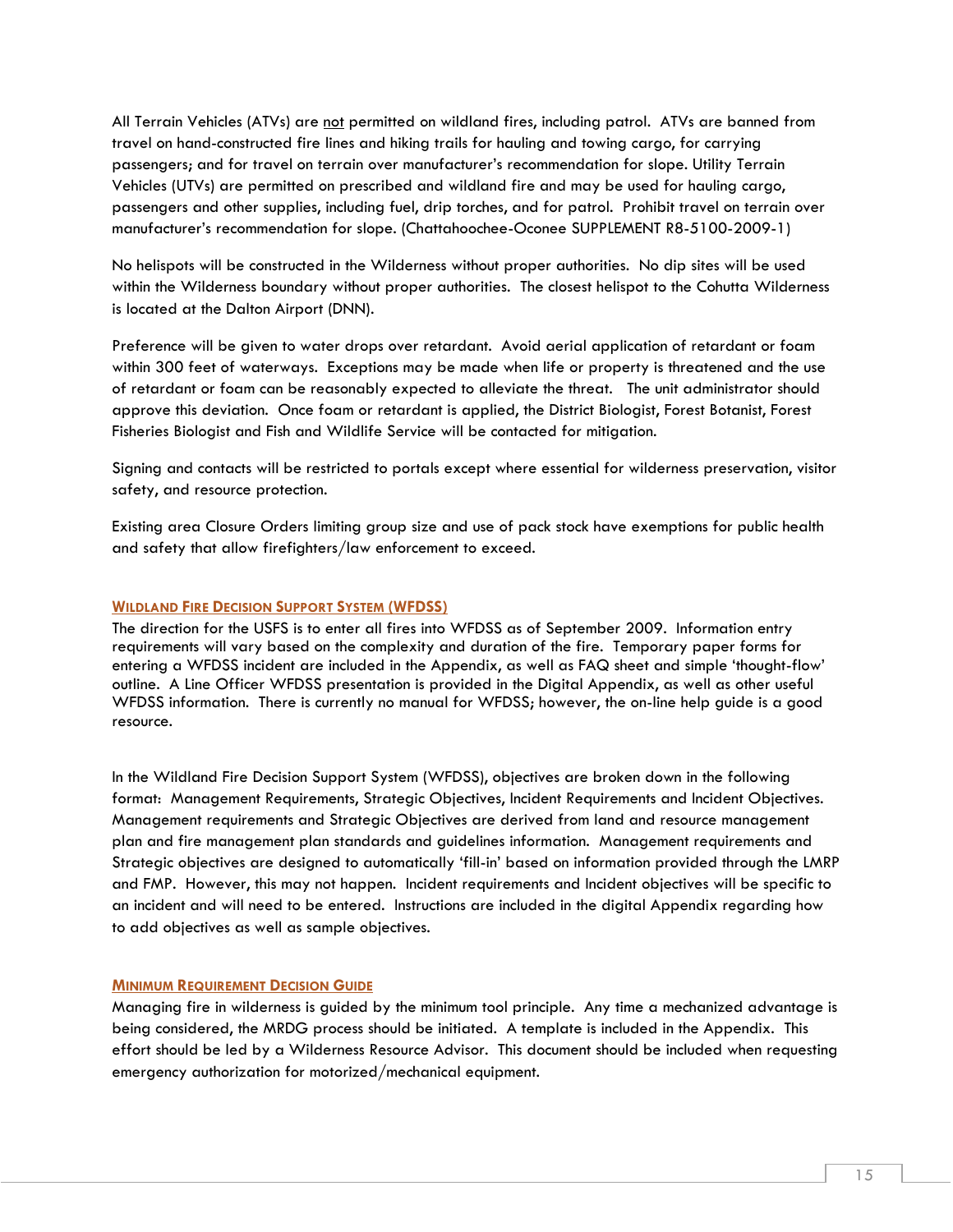#### <span id="page-15-0"></span>**MOTORIZED/MECHANICAL DELEGATION OF AUTHORITY**

See the Appendix for guidelines related to each category of motorized/mechanized use.

**Allow the use of motorized equipment or mechanical transport only for: Emergencies where the situation involves an inescapable urgency and temporary need for speed beyond that available by primitive means. Categories include fire suppression, health and safety, law enforcement involving serious crime or fugitive pursuit, removal of deceased persons, and aircraft accident investigations. (FSM 2320, 2326.1)**

A sample letter requesting motorized/mechanical authorization is included in the Appendix.

| Motorized/Mechanical Request                                                                          | Authorization for<br>Non-Emergency        | <b>Authorization for Emergency</b> |
|-------------------------------------------------------------------------------------------------------|-------------------------------------------|------------------------------------|
| Chainsaws, Pumps                                                                                      | <b>Regional Forester</b>                  | <b>Forest Supervisor</b>           |
| Helicopters-Fixed Wing<br><b>Retardant Delivery</b><br><b>Bucket Work</b><br><b>Personnel Shuttle</b> | <b>Regional Forester</b>                  | <b>Forest Supervisor</b>           |
| Transport & supply by aircraft, air<br>drop & mechanical transport                                    | <b>Regional Forester</b><br>(2326.1)      | <b>Forest Supervisor</b>           |
| <b>Helispot Construction</b>                                                                          | <b>Regional Forester</b>                  | <b>Forest Supervisor</b>           |
| Motor Vehicle                                                                                         | <b>Regional Forester</b>                  | <b>Forest Supervisor</b>           |
| Tractors (Heavy Equipment)                                                                            | Regional Forester                         | <b>Regional Forester</b>           |
| Prescribed Fire in Wilderness                                                                         | <b>Regional Forester</b>                  | <b>Forest Supervisor</b>           |
| <b>BAER projects in Wilderness</b>                                                                    | <b>Regional Forester</b><br>(2323.04c.11) | <b>Forest Supervisor</b>           |
|                                                                                                       |                                           |                                    |

#### <span id="page-15-1"></span>**AREA CLOSURE ORDER**

In the event that an area is deemed unsafe, or has the potential to become so, the District may choose to close the impacted portion of National Forest System lands to the public. The District Ranger will prepare a justification and map of proposed closure area and submit to Stewart Delugach (Patrol Captain) or designee. The justification letter should describe the issue (uncontrolled fire), define the area, and cite the applicable regulations. A sample justification letter and area closure sign are included in the Appendix. Once the closure order is approved, post closure order at District office and areas of public access (trailheads). **Do not** post until closure order has been signed. Public Information officers will distribute information of closure to the media in a timely manner.